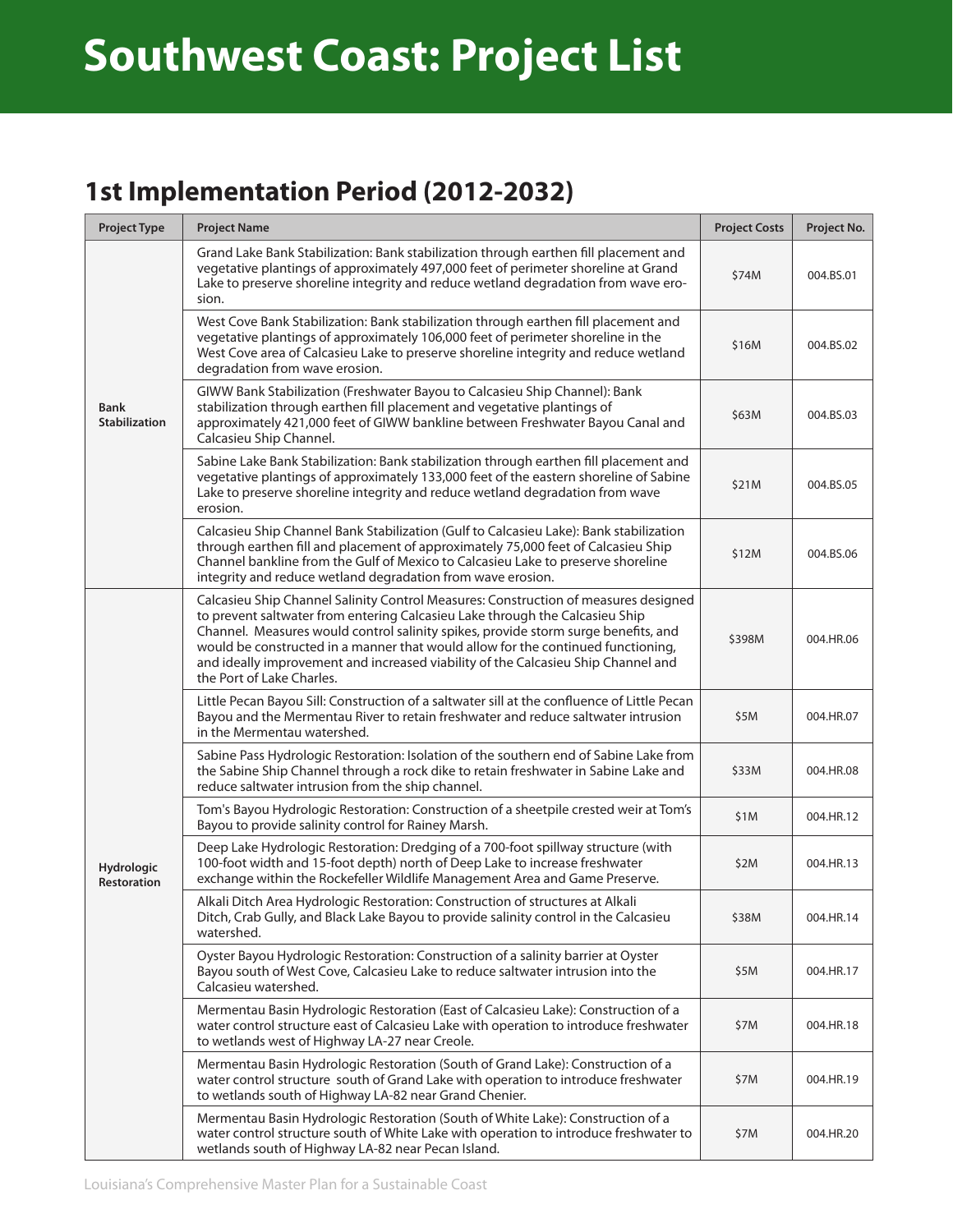# **Southwest Coast: Project List**

| <b>Project Type</b>                         | <b>Project Name</b>                                                                                                                                                                                                                                                                             | <b>Project Costs</b> | Project No. |
|---------------------------------------------|-------------------------------------------------------------------------------------------------------------------------------------------------------------------------------------------------------------------------------------------------------------------------------------------------|----------------------|-------------|
| <b>Hydrologic</b><br>Restoration<br>(cont.) | East Calcasieu Lake Hydrologic Restoration: Dredging of a 1,500-foot spillway<br>structure (with 200-foot width and 15-foot depth) in the Cameron-Creole Levee at<br>East Calcasieu Lake to increase freshwater exchange with adjacent wetlands.                                                | \$5M                 | 004.HR.22   |
|                                             | East Rainey Marsh Creation: Creation of approximately 3,080 acres of marsh in the<br>eastern portion of Rainey Marsh to create new wetland habitat, restore degraded<br>marsh, and reduce wave erosion.                                                                                         | \$429M               | 03b.MC.07   |
|                                             | South Grand Chenier Marsh Creation: Creation of approximately 7,330 acres of marsh<br>south of Highway LA-82 near Grand Chenier to create new wetland habitat, restore<br>degraded marsh, and reduce wave erosion.                                                                              | \$708M               | 004.MC.01   |
|                                             | Mud Lake Marsh Creation: Creation of approximately 3,910 acres of marsh at Mud<br>Lake south of West Cove, Calcasieu Lake to create new wetland habitat, restore<br>degraded marsh, and reduce wave erosion.                                                                                    | \$581M               | 004.MC.04   |
| Marsh                                       | West Rainey Marsh Creation: Creation of approximately 3,550 acres of marsh at Rainey<br>Marsh near the southeast bank of the Freshwater Bayou Canal to create new wetland<br>habitat, restore degraded marsh, and reduce wave erosion.                                                          | \$615M               | 004.MC.07   |
| Creation                                    | Southeast Calcasieu Lake Marsh Creation: Creation of approximately 7,600 acres of<br>marsh southeast of Calcasieu Lake to create new wetland habitat, restore degraded<br>marsh, and reduce wave erosion.                                                                                       | \$666M               | 004.MC.10   |
|                                             | Cameron Meadows Marsh Creation: Creation of approximately 3,290 acres of marsh at<br>Cameron Meadows north of Johnsons Bayou to create new wetland habitat, restore<br>degraded marsh, and reduce wave erosion.                                                                                 | \$290M               | 004.MC.13   |
|                                             | East Pecan Island Marsh Creation: Creation of approximately 7,340 acres of marsh<br>between Pecan Island and the west bank of the Freshwater Bayou Canal to create<br>new wetland habitat, restore degraded marsh, and reduce wave erosion.                                                     | \$1,180M             | 004.MC.16   |
|                                             | Calcasieu Ship Channel Marsh Creation: Creation of approximately 2,640 acres of<br>marsh south of Calcasieu Lake near Cameron to create new wetland habitat, restore<br>degraded marsh, and reduce wave erosion.                                                                                | \$185M               | 004.MC.23   |
|                                             | Grand Chenier Ridge Restoration: Restoration of approximately 86,000 feet (200<br>acres) of historic ridge at Grand Chenier Ridge to provide coastal upland habitat,<br>restore natural hydrology, and provide wave and storm surge attenuation.                                                | \$11M                | 004.RC.01   |
| Ridge<br><b>Restoration</b>                 | Cheniere au Tigre Ridge Restoration: Restoration of approximately 60,000 feet (140<br>acres) of historic ridge along Bill Ridge and Cheniere au Tigre near the Gulf shoreline<br>to provide coastal upland habitat, restore natural hydrology, and provide wave and<br>storm surge attenuation. | \$10M                | 004.RC.02   |
|                                             | Pecan Island Ridge Restoration: Restoration of approximately 44,000 feet (100 acres)<br>of historic ridge along Pecan Island Ridge to provide coastal upland habitat, restore<br>natural hydrology, and provide wave and storm surge attenuation.                                               | \$8M                 | 004.RC.03   |
|                                             | Hackberry Ridge Restoration: Restoration of approximately 130,000 feet (300 acres)<br>of historic ridge along Blue Buck and Hackberry Ridges to provide coastal upland<br>habitat, restore natural hydrology, and provide wave and storm surge attenuation.                                     | \$2M                 | 004.RC.04   |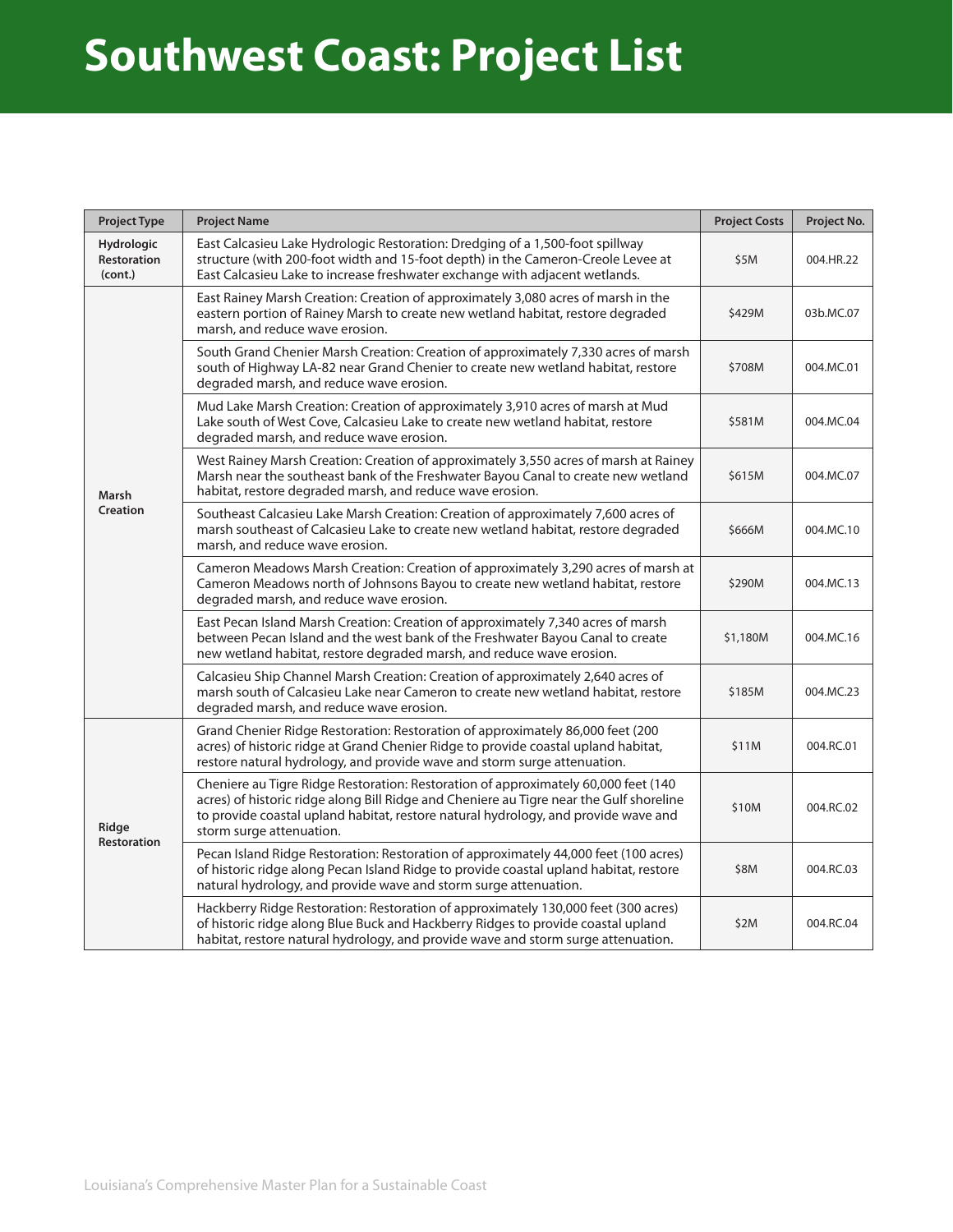### **Southwest Coast: Project List**

| <b>Project Type</b>                              | <b>Project Name</b>                                                                                                                                                                                                                                                                                                                                                          | <b>Project Costs</b> | Project No. |
|--------------------------------------------------|------------------------------------------------------------------------------------------------------------------------------------------------------------------------------------------------------------------------------------------------------------------------------------------------------------------------------------------------------------------------------|----------------------|-------------|
|                                                  | Freshwater Bayou Shoreline Protection (Belle Isle Canal to Lock): Shoreline protection<br>through rock breakwaters of approximately 41,000 feet of Freshwater Bayou shoreline<br>from Belle Isle Canal to Freshwater Bayou Lock to preserve shoreline integrity and<br>reduce wetland degradation from wave erosion.                                                         | \$43M                | 03b.SP.01   |
|                                                  | Gulf Shoreline Protection (Freshwater Bayou to Southwest Pass): Shoreline protection<br>through rock breakwaters of approximately 90,000 feet of Gulf shoreline from<br>Freshwater Bayou to Southwest Pass (near Marsh Island) to preserve shoreline<br>integrity and reduce wetland degradation from wave erosion.                                                          | \$96M                | 03b.SP.05   |
| Shoreline                                        | Calcasieu-Sabine Shoreline Protection-Component A: Shoreline protection through<br>rock breakwaters of approximately 38,000 feet of Gulf shoreline between Sabine<br>River and Calcasieu Ship Channel to preserve shoreline integrity and reduce wetland<br>degradation from wave erosion.                                                                                   | \$48M                | 004.BS.04a  |
| Protection                                       | Freshwater Bayou Canal Shoreline Protection: Shoreline protection through rock<br>breakwaters of approximately 11,000 feet of Freshwater Bayou Canal bankline at<br>Little Vermilion Bay to preserve shoreline integrity and reduce wetland degradation<br>from wave erosion.                                                                                                | \$13M                | 004.SP.03   |
|                                                  | Gulf Shoreline Protection (Calcasieu River to Rockefeller): Shoreline protection<br>through rock and low wave-action breakwaters of approximately 290,000 feet of<br>Gulf shoreline between Calcasieu River and Freshwater Bayou to preserve shoreline<br>integrity and reduce wetland degradation from wave erosion.                                                        | \$401M               | 004.SP.05a  |
|                                                  | Northeast White Lake Shoreline Protection: Shoreline Protection through rock<br>breakwaters of approximately 3,000 feet of White Lake shoreline near Schooner<br>Bayou Canal to preserve shoreline integrity and reduce wetland degradation from<br>wave erosion.                                                                                                            | \$4M                 | 004.SP.07   |
| <b>Structural</b><br>Protection                  | Iberia/Vermilion Upland Levee: Construction of a levee to an elevation of 21.5 feet<br>along the marsh/upland interface in Iberia and Vermilion Parishes between Bayou<br>Carlin and the Warren Canal. Project features include approximately 218,000 feet of<br>earthen levee, 8,000 feet of concrete T-wall, three 110-foot barge gates, and two 220-<br>foot barge gates. | \$1,349M             | 03b.HP.06   |
| <b>Multiple</b><br>Protection<br><b>Measures</b> | Lake Charles 500-Year Protection: Planning and design of multiple measures (marsh<br>creation, ridge restoration, gates, nonstructural, etc.) that will provide protection to<br>the Greater Lake Charles Region- East and West Side of Calcasieu. PLANNING AND<br><b>DESIGN ONLY.</b>                                                                                       | \$83M                | 004.HP.06p  |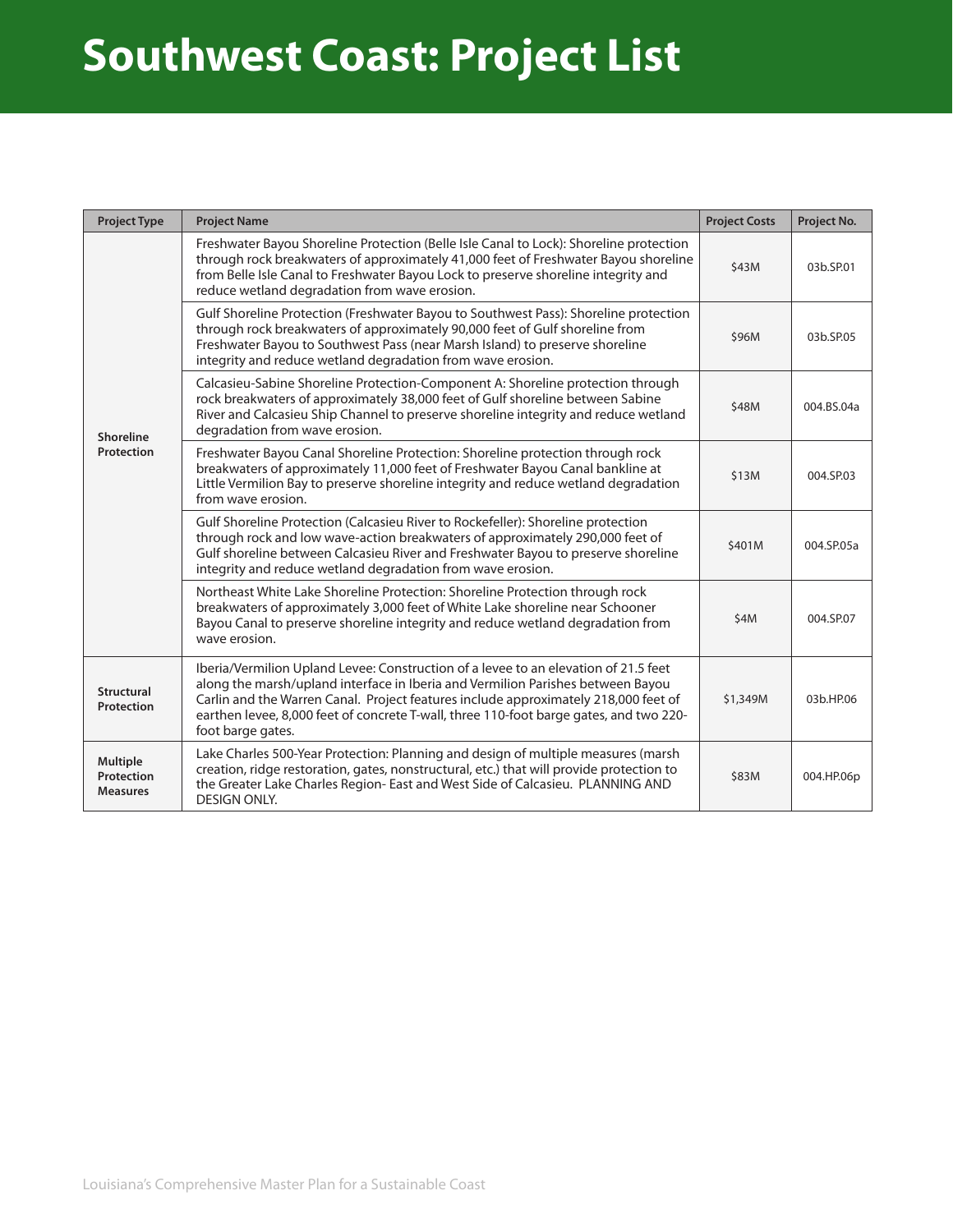### **2nd Implementation Period (2032-2061)**

| <b>Project Type</b>                              | <b>Project Name</b>                                                                                                                                                                                                                                                                       | <b>Project Costs</b> | Project No. |
|--------------------------------------------------|-------------------------------------------------------------------------------------------------------------------------------------------------------------------------------------------------------------------------------------------------------------------------------------------|----------------------|-------------|
|                                                  | East Calcasieu Lake Marsh Creation: Creation of approximately 14,840 acres of<br>marsh in the eastern Cameron-Creole watershed to create new wetland habitat,<br>restore degraded marsh, and reduce wave erosion.                                                                         | \$2,484M             | 004.MC.19   |
| <b>Marsh Creation</b>                            | Kelso Bayou Marsh Creation: Creation of approximately 260 acres of marsh at<br>Kelso Bayou immediately west of Calcasieu Ship Channel to create new wetland<br>habitat, restore degraded marsh, and reduce wave erosion.                                                                  | \$32M                | 004.MC.25   |
| Ridge<br><b>Restoration</b>                      | Front Ridge Restoration: Restoration of approximately 147,000 feet (340<br>acres) of historic ridge along Front Ridge east of Cameron to provide coastal<br>upland habitat, restore natural hydrology, and provide wave and storm surge<br>attenuation.                                   | \$26M                | 004.RC.05   |
| Shoreline<br>Protection                          | Southwest Pass Shoreline Protection (West Side): Shoreline protection through<br>rock breakwaters of approximately 37,000 feet of shoreline along Southwest<br>Pass immediately west of Marsh Island to preserve shoreline integrity and reduce<br>wetland degradation from wave erosion. | \$40M                | 03b.SP.08   |
|                                                  | Schooner Bayou Canal Shoreline Protection: Shoreline protection through rock<br>breakwaters of approximately 21,000 feet of Schooner Bayou Canal bankline<br>from Highway 82 to North Prong to preserve shoreline integrity and reduce<br>wetland degradation from wave erosion.          | \$23M                | 004.SP.02   |
| <b>Multiple</b><br>Protection<br><b>Measures</b> | Lake Charles 500-Year Protection-Construction: Construction of protection<br>measures selected and designed by 004.HP.06p within the Greater Lake Charles<br>Region: East and West Side of Calcasieu. CONSTRUCTION ONLY.                                                                  | \$1,048M             | 004.HP.06c  |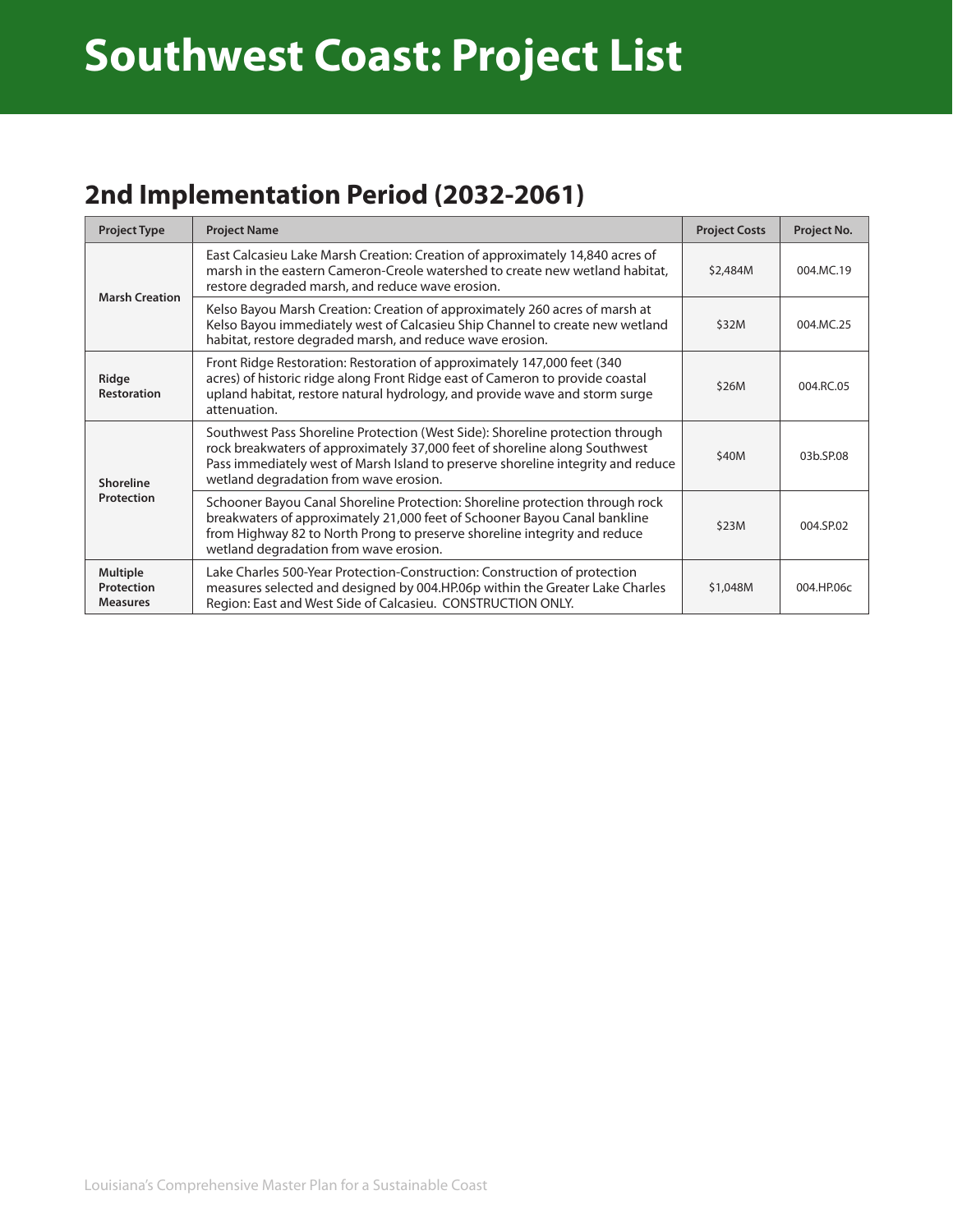### **Central Coast: Project List**

#### **1st Implementation Period (2012-2031)**

| <b>Project Type</b>                   | <b>Project Name</b>                                                                                                                                                                                                                                                                                                                           | <b>Project Costs</b> | Project No. |
|---------------------------------------|-----------------------------------------------------------------------------------------------------------------------------------------------------------------------------------------------------------------------------------------------------------------------------------------------------------------------------------------------|----------------------|-------------|
| <b>Barrier</b><br>Island/             | Isles Dernieres Barrier Island Restoration: Restoration of the Isles Dernieres barrier<br>islands to provide dune, beach, and back barrier marsh habitat and to provide storm<br>surge and wave attenuation in the Terrebonne Basin.                                                                                                          | \$343M               | 03a.BH.03   |
| <b>Headland</b><br><b>Restoration</b> | Timbalier Islands Barrier Island Restoration: Restoration of the Timbalier barrier<br>islands to provide dune, beach, and back barrier marsh habitat and to provide storm<br>surge and wave attenuation in the Terrebonne Basin.                                                                                                              | \$524M               | 03a.BH.04   |
|                                       | Atchafalaya River Diversion (150,000 cfs): Sediment diversion off of the Atchafalaya<br>River into or to benefit Penchant and southwest Terrebonne marshes, 150,000 cfs<br>capacity (modeled at 60% of southward Atchafalaya flow exceeding 50,000 cfs).                                                                                      | \$783M               | 03a.DI.05   |
| Sediment<br><b>Diversion</b>          | Increase Atchafalaya Flow to Eastern Terrebonne: Dredging of the GIWW east of the<br>Atchafalaya and installation of a bypass structure at the Bayou Boeuf Lock to increase<br>freshwater and sediment flows from Atchafalaya River to Terrebonne marshes<br>(modeled to maintain a minimum of 20,000 cfs east along GIWW towards HNC).       | \$292M               | 03b.DI.04   |
|                                       | Central Terrebonne Hydrologic Restoration: Modification of structure on Liners Canal<br>to improve freshwater flow to Lake Decade and installation of a structure in Grand<br>Pass to restrict the opening to Lake Mechant.                                                                                                                   | \$14M                | 03a.HR.02   |
| Hydrologic<br><b>Restoration</b>      | Chacahoula Basin Hydrologic Restoration: Installation of three water control<br>structures (culverts) to increase hydraulic connectivity in the Chacahoula Basin on<br>either side of Highway 182.                                                                                                                                            | \$7M                 | 03a.HR.04   |
|                                       | HNC Lock Hydrologic Restoration: Construction of a lock on the Houma Navigation<br>Canal and operation to reduce saltwater intrusion and distribute freshwater to the<br>surrounding wetlands.                                                                                                                                                | \$180M               | 03a.HR.10   |
|                                       | Terrebonne Bay Rim Marsh Creation Study: Planning, engineering and design to<br>develop marsh creation along the northern rim of Terrebonne Bay (approximately<br>3,370 acres). PLANNING AND DESIGN ONLY.                                                                                                                                     | \$91M                | 03a.MC.03p  |
|                                       | Belle Pass-Golden Meadow Marsh Creation (1st Period Increment): Creation of<br>approximately 14,420 acres from Belle Pass to Golden Meadow to create new wetland<br>habitat, restore degraded marsh, and reduce wave erosion.                                                                                                                 | \$732M               | 03a.MC.07   |
| <b>Marsh</b><br>Creation              | North Terrebonne Bay Marsh Creation-Component B: Creation of approximately 4,940<br>acres of marsh south of Montegut between Bayou St. Jean Charles and Bayou Pointe<br>au Chien to create new wetland habitat, restore degraded marsh, and reduce wave<br>erosion.                                                                           | \$1555M              | 03a.MC.09b  |
|                                       | Terrebonne GIWW Marsh Creation: Creation of approximately 1,190 acres of marsh<br>along the GIWW in Terrebonne Basin to create new wetland habitat, restore degraded<br>marsh, and reduce wave erosion.                                                                                                                                       | \$37M                | 03b.MC.05   |
| Oyster                                | West Cote Blanche Bay Oyster Barrier Reef Restoration: Creation of approximately<br>28,000 feet of oyster barrier reef in West Cote Blanche Bay from Dead Cypress Point<br>(near Cypremort Point) to near Bayou Michael (NW corner of Marsh Island) to provide<br>oyster habitat, reduce wave erosion, and prevent further marsh degradation. | \$20M                | 03b.OR.02   |
| <b>Barrier Reef</b>                   | East Cote Blanche Bay Oyster Barrier Reef Restoration: Creation of approximately<br>30,000 feet of oyster barrier reef in East Cote Blanche Bay from Marone Point to Lake<br>Point (NE corner of Marsh Island) to provide oyster habitat, reduce wave erosion, and<br>prevent further marsh degradation.                                      | \$22M                | 03b.OR.03   |
| Ridge                                 | Bayou DeCade Ridge Restoration: Restoration of approximately 47,000 feet (110<br>acres) of historic ridge along Bayou DeCade from Lake Decade to Raccourci Bay to<br>provide coastal upland habitat, restore natural hydrology, and provide wave and<br>storm surge attenuation.                                                              | \$38M                | 03a.RC.01   |
| Restoration                           | Bayou DuLarge Ridge Restoration: Restoration of approximately 106,000 feet (240<br>acres) of historic ridge along Bayou DuLarge to provide coastal upland habitat,<br>restore natural hydrology, and provide wave and storm surge attenuation.                                                                                                | \$56M                | 03a.RC.02   |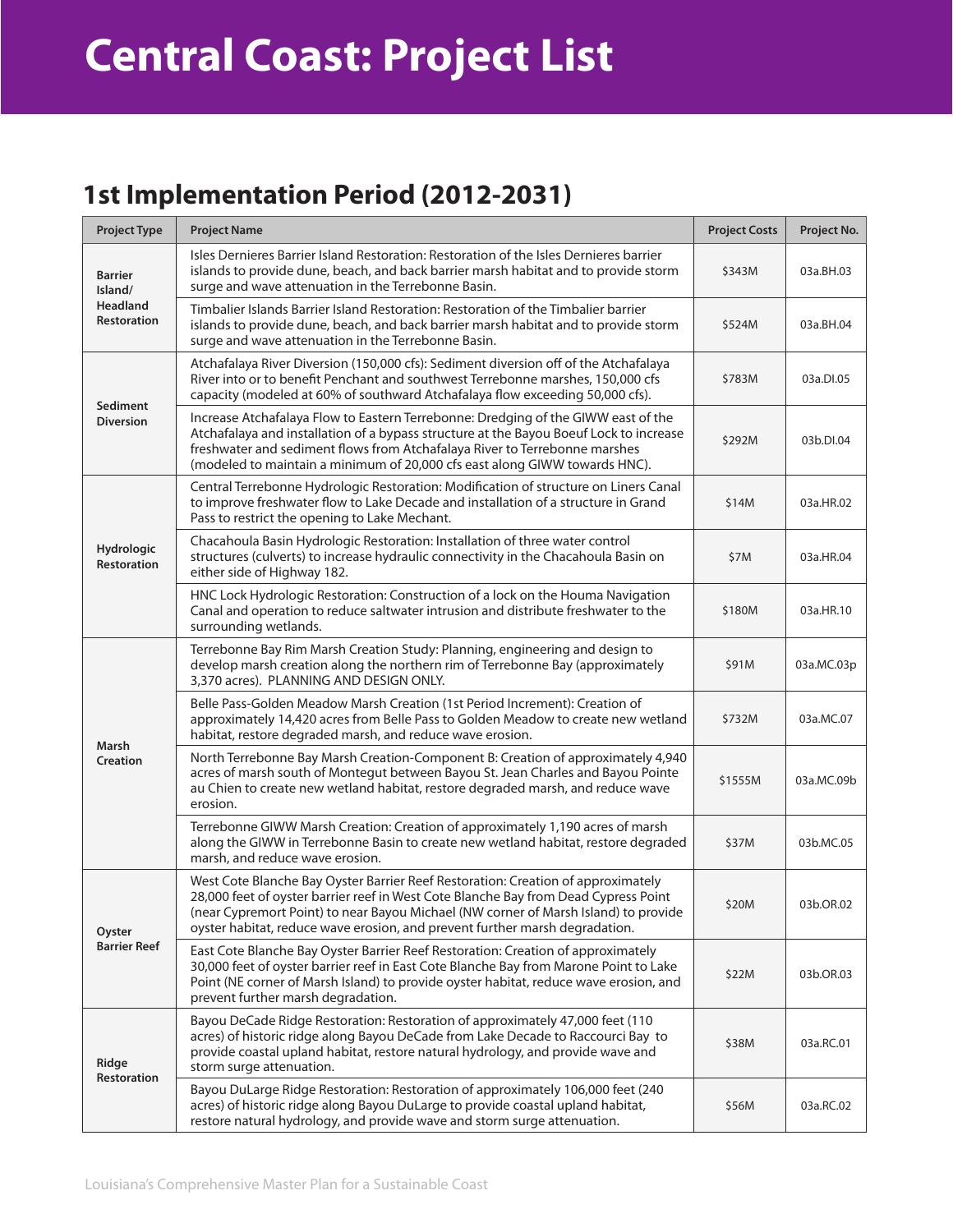### **Central Coast: Project List**

| <b>Project Type</b>             | <b>Project Name</b>                                                                                                                                                                                                                                                                                                                                                                                                                                             | <b>Project Costs</b> | Project No. |
|---------------------------------|-----------------------------------------------------------------------------------------------------------------------------------------------------------------------------------------------------------------------------------------------------------------------------------------------------------------------------------------------------------------------------------------------------------------------------------------------------------------|----------------------|-------------|
| Ridge<br>Restoration<br>(cont.) | Small Bayou LaPointe Ridge Restoration: Restoration of approximately 55,000 feet<br>(130 acres) of historic ridge along Small Bayou LaPointe to provide coastal upland<br>habitat, restore natural hydrology, and provide wave and storm surge attenuation.                                                                                                                                                                                                     | \$29M                | 03a.RC.03   |
|                                 | Mauvais Bois Ridge Restoration: Restoration of approximately 60,000 feet (140 acres)<br>of historic ridge at Mauvais Bois to provide coastal upland habitat, restore natural<br>hydrology, and provide wave and storm surge attenuation.                                                                                                                                                                                                                        | \$37M                | 03a.RC.04   |
|                                 | Bayou Terrebonne Ridge Restoration: Restoration of approximately 55,000 feet (130<br>acres) of historic ridge along the southern portions of Bayou Terrebonne to provide<br>coastal upland habitat, restore natural hydrology, and provide wave and storm surge<br>attenuation.                                                                                                                                                                                 | \$38M                | 03a.RC.05   |
|                                 | Bayou Pointe au Chene Ridge Restoration: Restoration of approximately 57,000 feet<br>(130 acres) of historic ridge along the southern portions of Bayou Pointe au Chene<br>to provide coastal upland habitat, restore natural hydrology, and provide wave and<br>storm surge attenuation.                                                                                                                                                                       | \$30M                | 03a.RC.06   |
|                                 | Bayou Sale Ridge Restoration: Restoration of approximately 36,000 feet (80 acres)<br>of historic ridge along Bayou Sale to provide coastal upland habitat, restore natural<br>hydrology, and provide wave and storm surge attenuation.                                                                                                                                                                                                                          | \$22M                | 03b.RC.01   |
|                                 | Morganza to the Gulf (high): Construction of a levee to an elevation of 19.6-36.5<br>feet around Houma and the Terrebonne ridge communities between Larose and<br>Humphreys for hurricane storm surge risk reduction. Project features include<br>approximately 319,000 feet of levee, 19,000 feet of concrete T-wall, four 56-foot sector<br>gates, eight 110-foot barge gates, two 220-foot barge gates, and a lock complex on<br>the Houma Navigation Canal. | \$3,964M             | 03a.HP.02b  |
|                                 | Maintain Larose to Golden Meadow: Maintenance of the existing Larose to Golden<br>Meadow levees at design elevation for the 50-year period of analysis. Project features<br>include maintenance lifts of approximately 247,000 feet of earthen levee to account<br>for compaction and subsidence.                                                                                                                                                               | \$228M               | 03a.HP.20   |
| <b>Structural</b><br>Protection | Amelia Levee Improvements (3E): Construction of a levee to an elevation of 18.0 feet<br>around Amelia along the GIWW between Lake Palourde and the Bayou Boeuf Lock for<br>hurricane storm surge risk reduction. Project features include approximately 56,000<br>feet of earthen levee, 1,600 feet of concrete T-wall, and one 220-foot barge gate.                                                                                                            | \$257M               | 03b.HP.08   |
|                                 | Morgan City Back Levee: Construction of a levee to an elevation of 13.5 feet along the<br>south shore of Lake Palourde in the vicinity of Morgan City for hurricane storm surge<br>risk reduction. Project features include approximately 39,000 feet of earthen levee,<br>1,000 feet of concrete T-wall, and one 110-foot barge gate.                                                                                                                          | \$138M               | 03b.HP.10   |
|                                 | Bayou Chene Floodgate: Construction of a floodgate and associated levee to an<br>elevation of 10 feet across Bayou Chene. Project features include approximately<br>32,000 feet of earthen levee and one 420-foot floodgate.                                                                                                                                                                                                                                    | \$80M                | 03b.HP.13   |
|                                 | Abbeville and Vicinity: Construction of a levee to an elevation of 17-20 feet in<br>the vicinity of the marsh-upland interface between Abbeville and the Charenton<br>Drainage and Navigation Canal for hurricane storm surge risk reduction. Project<br>features include approximately 202,000 feet of earthen levee, 6,000 feet of concrete<br>T-wall, two 56-foot sector gates and two 110-foot barge gates.                                                 | \$958M               | 004.HP04    |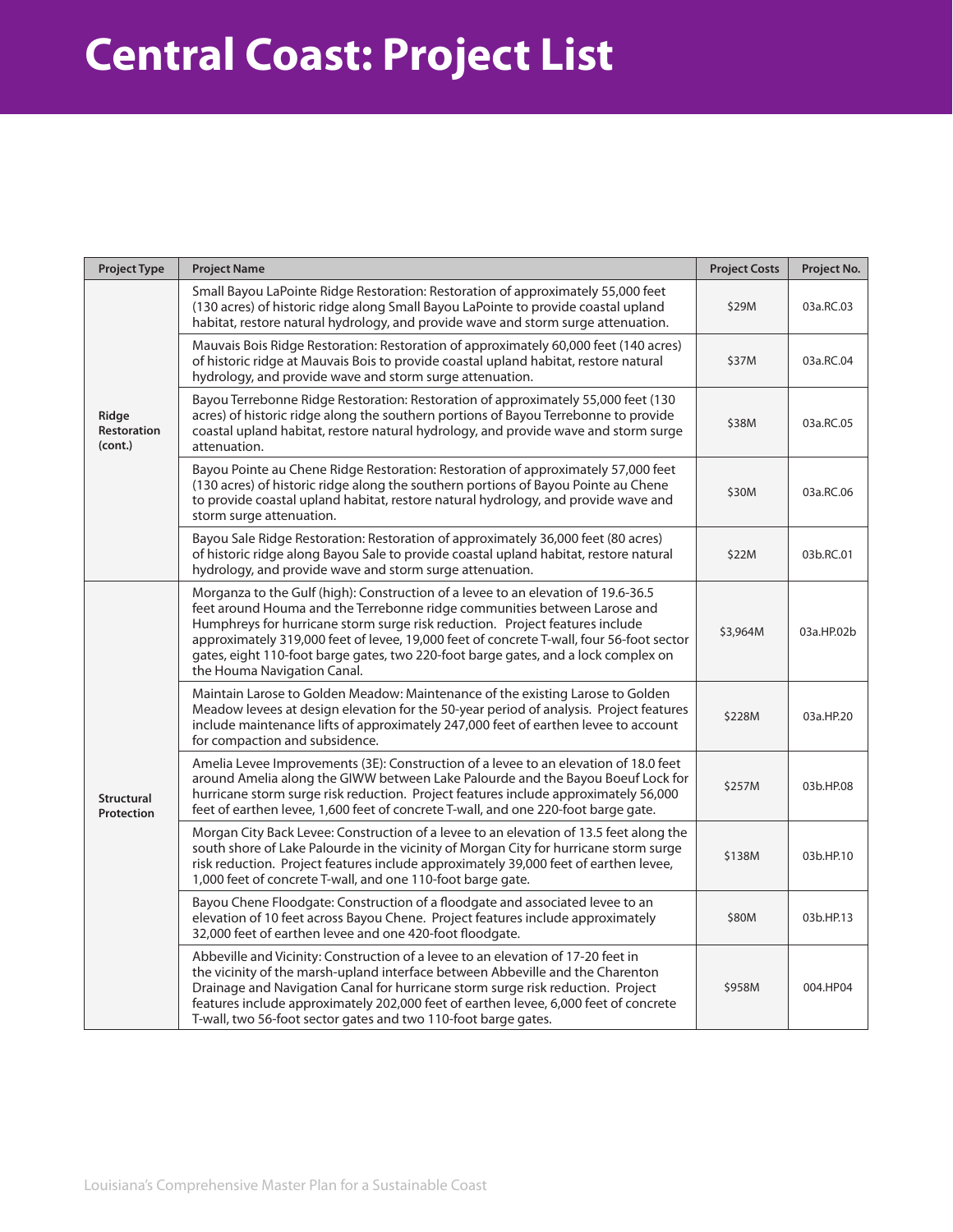### **2nd Implementation Period (2032-2061)**

| <b>Project Type</b>      | <b>Project Name</b>                                                                                                                                                                                                                                                                                                                                                                                                                              | <b>Project Costs</b> | Project No. |
|--------------------------|--------------------------------------------------------------------------------------------------------------------------------------------------------------------------------------------------------------------------------------------------------------------------------------------------------------------------------------------------------------------------------------------------------------------------------------------------|----------------------|-------------|
| <b>Marsh Creation</b>    | Belle Pass-Golden Meadow Marsh Creation (2nd Period Increment): Creation of<br>approximately 14,420 acres from Belle Pass to Golden Meadow to create new<br>wetland habitat, restore degraded marsh, and reduce wave erosion.                                                                                                                                                                                                                    | \$2,927M             | 03a.MC.07   |
|                          | North Lost Lake Marsh Creation: Creation of approximately 850 acres of marsh<br>between Lake Pagie and Bayou Decade to create new wetland habitat, restore<br>degraded marsh, and reduce wave erosion.                                                                                                                                                                                                                                           | \$125M               | 03b.CO.01   |
| Shoreline                | Vermilion Bay and West Cote Blanche Bay Shoreline Protection (Critical Areas):<br>Shoreline protection through rock breakwaters of approximately 83,000 feet of<br>shoreline along Vermilion Bay and West Cote Blanche Bay to preserve shoreline<br>integrity and reduce wetland degradation from wave erosion.                                                                                                                                  | \$86M                | 03b.SP.06a  |
| Protection               | GIWW Shoreline Protection (Intracoastal City to Amelia): Shoreline protection<br>of approximately 690,000 feet of GIWW shoreline between Intracoastal City and<br>Amelia to preserve shoreline integrity and reduce wetland degradation from<br>wave erosion.                                                                                                                                                                                    | \$765M               | 03b.SP.09   |
|                          | Berwick to Wax Lake: Construction of a levee to an elevation of 18.0 feet south of<br>Berwick and Patterson along the GIWW between the Atchafalaya River and the<br>Wax Lake Outlet. Project features include approximately 72,000 feet of earthen<br>levee.                                                                                                                                                                                     | \$253M               | 03b.HP.11   |
| Structural<br>Protection | Franklin and Vicinity: Construction of a levee to an elevation of 16.5 feet between<br>the Wax Lake Outlet and the Charenton Drainage and Navigation Canal along<br>the north bank of the GIWW, with a separate polder along Bayou Sale south<br>of the GIWW. Project features include approximately 284,000 feet of levees,<br>1,000 feet of concrete T-wall, one 110-foot barge gate, and five pumps with a<br>combined capacity of 2,700 cfs. | \$975M               | 03b.HP.12   |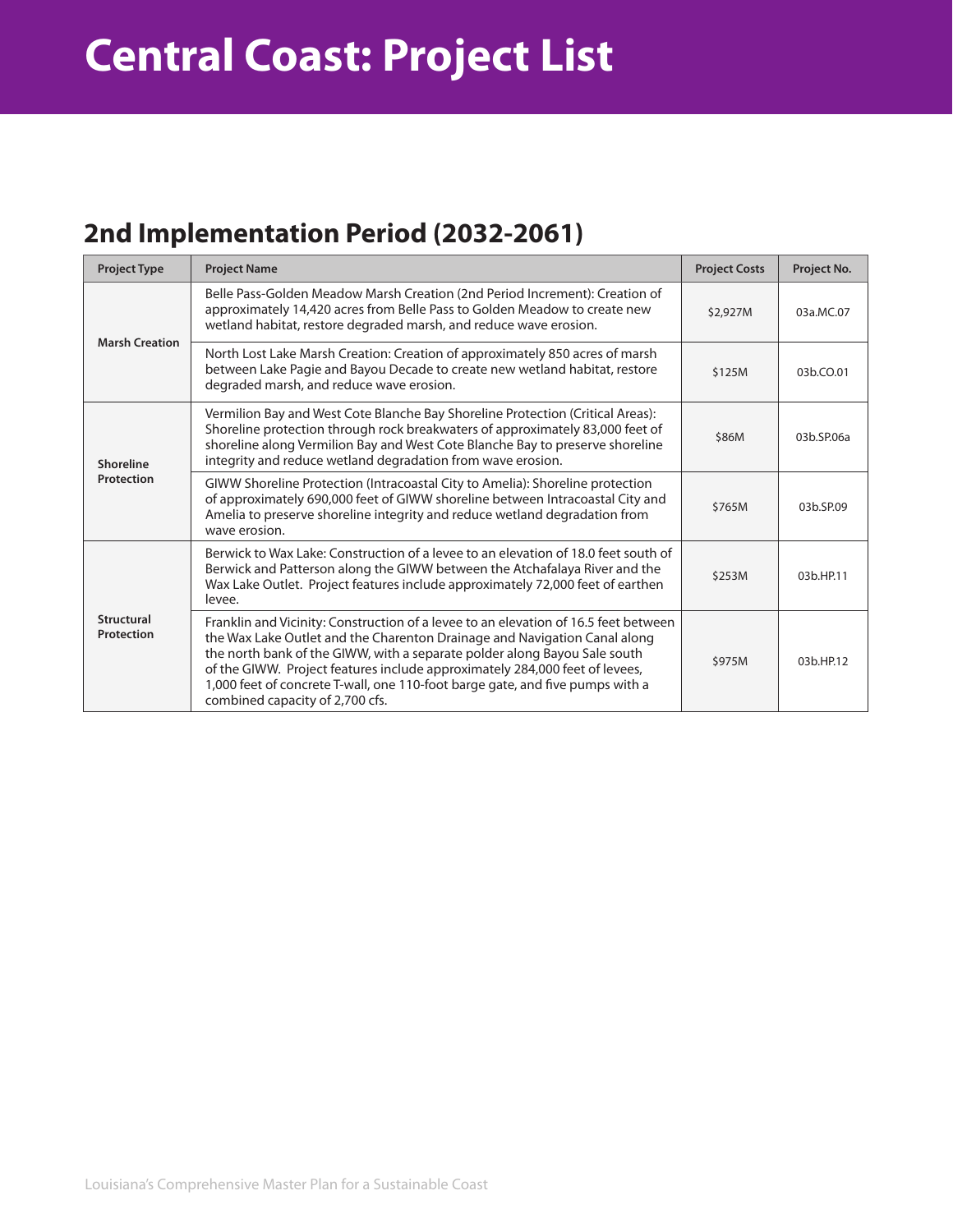# **Southeast Coast: Project List**

### **1st Implementation Period (2012-2031)**

| <b>Project Type</b>                                         | <b>Project Name</b>                                                                                                                                                                                                                                                                                                                                                                                                                                                                                                                                                                                             | <b>Project Costs</b> | Project No. |
|-------------------------------------------------------------|-----------------------------------------------------------------------------------------------------------------------------------------------------------------------------------------------------------------------------------------------------------------------------------------------------------------------------------------------------------------------------------------------------------------------------------------------------------------------------------------------------------------------------------------------------------------------------------------------------------------|----------------------|-------------|
| <b>Barrier</b><br>Island/<br>Headland<br><b>Restoration</b> | Barataria Pass to Sandy Point Barrier Island Restoration: Restoration of Barataria Bay<br>barrier islands between Barataria Pass and Sandy Point to provide dune and back bar-<br>rier marsh habitat and to provide storm surge and wave attenuation for the Barataria<br>Basin.                                                                                                                                                                                                                                                                                                                                | \$535M               | 002.BH.04   |
|                                                             | Belle Pass to Caminada Pass Barrier Island Restoration: Restoration of Barataria Bay<br>barrier islands between Belle Pass and Caminada Pass to provide dune, beach, and<br>back barrier marsh habitat and to provide storm surge and wave attenuation for the<br>Barataria Basin.                                                                                                                                                                                                                                                                                                                              | \$281M               | 002.BH.05   |
| Channel<br>Realignment                                      | Mississippi River Channel Realignment: Planning, engineering and design to explore<br>potential locations and discharge regimes for a channel realignment. PLANNING AND<br><b>DESIGN ONLY.</b>                                                                                                                                                                                                                                                                                                                                                                                                                  | \$73M                | 001.DI.39p  |
|                                                             | Lower Breton Diversion (50,000 cfs): Sediment diversion into lower Breton Sound in<br>the vicinity of Black Bay to build and maintain land, 50,000 cfs capacity (modeled<br>at 50,000 cfs when Mississippi River flow exceeds 600,000 cfs, at 8% of river flows<br>between 200,000-600,000 cfs, and no operation when river flow is below 200,000 cfs).                                                                                                                                                                                                                                                         | \$212M               | 001.DI.02   |
|                                                             | Upper Breton Diversion (250,000 cfs): Sediment diversion into upper Breton Sound in<br>the vicinity of Braithwaite to build and maintain land, 250,000 cfs capacity (modeled<br>at 250,000 cfs when Mississippi River flow exceeds 900,000 cfs, at 50,000 cfs for river<br>flows between 600,000-900,000 cfs, at 8% of river flows between 200,000-600,000 cfs,<br>and no operation when river flow is below 200,000 cfs).                                                                                                                                                                                      | \$885M               | 001.DI.17   |
|                                                             | Central Wetlands Diversion (5,000 cfs): Sediment diversion into Central Wetlands in<br>the vicinity of Violet to provide sediment for emergent marsh creation and nutrients<br>to sustain existing wetlands, 5,000 cfs capacity (modeled at 5,000 cfs when Mississippi<br>River flow exceeds 200,000 cfs and no operation for river flows below 200,000 cfs).                                                                                                                                                                                                                                                   | \$189M               | 001.DI.18   |
|                                                             | Mid-Breton Diversion (5,000 cfs): Sediment diversion into mid-Breton Sound in the<br>vicinity of White Ditch to build and maintain land, 5,000 cfs capacity (modeled at<br>5,000 cfs for river flows above 200,000 cfs and no operation below 200,000 cfs).                                                                                                                                                                                                                                                                                                                                                     | \$123M               | 001.DI.23   |
| <b>Sediment</b><br><b>Diversion</b>                         | West Maurepas Diversion (5,000 cfs): Diversion(s) into western Maurepas Swamp in<br>the vicinity of Convent/Blind River or Hope Canal to sustain existing bald cypress-<br>tupelo swamp habitat, maximum capacity 5,000 cfs (modeled at 5,000 cfs when<br>Mississippi River flow exceeds 600,000 and at 500 cfs for river flows between 200,000-<br>600,000 cfs).                                                                                                                                                                                                                                               | \$127M               | 001.DI.29   |
|                                                             | Mid-Barataria Diversion (250,000 cfs- 1st Period Increment): Sediment diversion into<br>mid-Barataria in the vicinity of Myrtle Grove to build and maintain land, maximum<br>capacity 50,000 cfs (modeled at 50,000 cfs when the Mississippi River flow exceeds<br>600,000 cfs, at 8% of river flows between 200,000-600,000 cfs, and no operation<br>below 200,000 cfs). NOTE: This project is the first implementation period component<br>of a 250,000 cfs diversion to mid-Barataria. The influence area shown is for the total<br>250,000 cfs project upon completion in the second implementation period. | \$275M               | 002.DI.03   |
|                                                             | Lower Barataria Diversion (50,000 cfs): Sediment diversion into lower Barataria Bay<br>in the vicinity of Empire, 50,000 cfs capacity (modeled at capacity when Mississippi<br>River flow exceeds 600,000 cfs; modeled at 8% of river flow from 600,000 cfs down to<br>200,000 cfs; no operation below 200,000 cfs).                                                                                                                                                                                                                                                                                            | \$203M               | 002.DI.15   |
|                                                             | Bayou Lafourche Diversion (1,000 cfs): Diversion of the Mississippi River into Bayou<br>Lafourche to increase freshwater flow down Bayou Lafourche, 1,000 cfs capacity<br>(modeled with continuous operation at 1,000 cfs).                                                                                                                                                                                                                                                                                                                                                                                     | \$189M               | 03a.DI.01   |
| Hydrologic<br>Restoration                                   | Amite River Diversion Canal: Hydrologic restoration in the western Maurepas<br>Swamp by gapping spoil banks along the Amite River Diversion Canal to eliminate<br>impoundment and restore hydrologic exchange.                                                                                                                                                                                                                                                                                                                                                                                                  | \$4M                 | 001.HR.01   |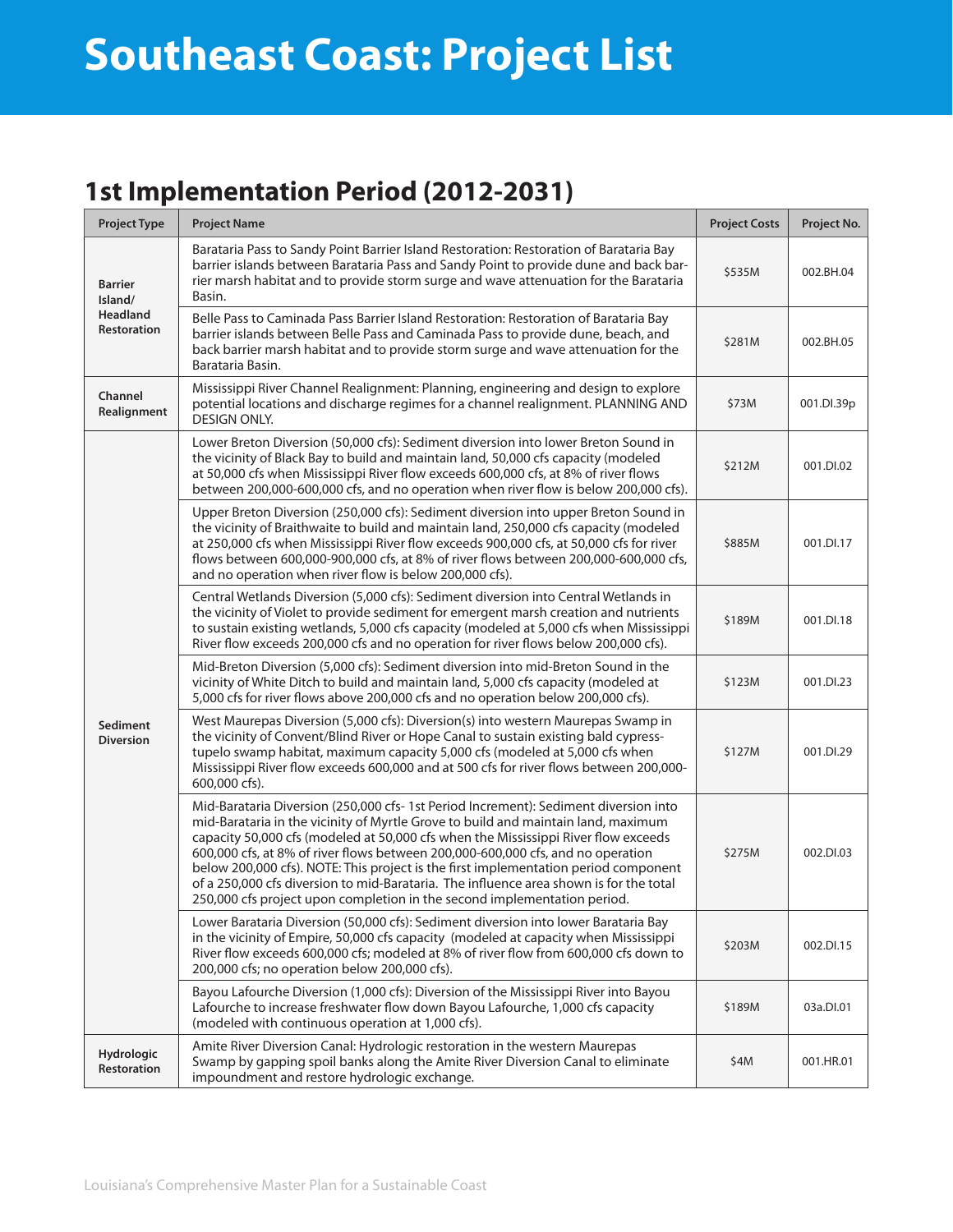## **Southeast Coast: Project List**

| <b>Project Type</b>           | <b>Project Name</b>                                                                                                                                                                                                                                                         | <b>Project Costs</b> | Project No. |
|-------------------------------|-----------------------------------------------------------------------------------------------------------------------------------------------------------------------------------------------------------------------------------------------------------------------------|----------------------|-------------|
|                               | South Lake Lery Marsh Creation: Creation of approximately 450 acres of marsh along<br>the south shore of Lake Lery to create new wetland habitat, restore degraded marsh,<br>and reduce wave erosion.                                                                       | \$36M                | 001.CO.01   |
|                               | Hopedale Marsh Creation: Creation of approximately 550 acres of marsh in northern<br>Breton Sound in the vicinity of Hopedale to create new wetland habitat, restore<br>degraded marsh, and reduce wave erosion.                                                            | \$147M               | 001.MC.02   |
|                               | New Orleans East Landbridge Restoration (1st Period Increment): Creation of<br>approximately 8,510 acres of marsh in the New Orleans East Landbridge to create<br>new wetland habitat, restore degraded marsh, and reduce wave erosion.                                     | \$473M               | 001.MC.05   |
| Marsh                         | Lake Borgne Marsh Creation-Component A: Creation of approximately 2,230 acres<br>of marsh along the south shoreline of Lake Borgne near Proctors Point to create new<br>wetland habitat, restore degraded marsh, and reduce wave erosion.                                   | \$620M               | 001.MC.07a  |
| Creation                      | Central Wetlands Marsh Creation-Component A: Creation of approximately 2,010<br>acres of marsh in Central Wetlands near Bayou Bienvenue to create new wetland<br>habitat, restore degraded marsh, and reduce wave erosion.                                                  | \$234M               | 001.MC.08a  |
|                               | Golden Triangle Marsh Creation: Creation of approximately 2,440 acres of marsh in<br>the Golden Triangle area to create new wetland habitat, restore degraded marsh, and<br>reduce wave erosion.                                                                            | \$293M               | 001.MC.13   |
|                               | Large-Scale Barataria Marsh Creation-Component E (1st Period Increment): Creation<br>of approximately 8,070 acres of marsh in the Barataria Basin to address the Barataria<br>Landbridge to create new wetland habitat, restore degraded marsh, and reduce wave<br>erosion. | \$495M               | 002.MC.05e  |
|                               | Grand Liard Marsh/Ridge Restoration: Restoration of 560 acres of marsh and historic<br>ridge in the vicinity of Grand Liard to provide wetland and upland habitat, restore<br>natural hydrology, and provide wave and storm surge attenuation.                              | \$34M                | 002.CO.01   |
| Oyster<br><b>Barrier Reef</b> | Biloxi Marsh Oyster Reef: Creation of approximately 113,000 feet of oyster barrier<br>reef along the eastern shore of Biloxi Marsh to provide oyster habitat, reduce wave<br>erosion, and prevent further marsh degradation.                                                | \$83M                | 001.OR.01a  |
|                               | Bayou LaLoutre Ridge Restoration: Restoration of approximately 117,000 feet (270<br>acres) of historic ridge along Bayou LaLoutre to provide coastal upland habitat,<br>restore natural hydrology, and provide wave and storm surge attenuation.                            | \$61M                | 001.RC.01   |
| Ridge<br><b>Restoration</b>   | Bayou Long Ridge Restoration: Restoration of approximately 49,000 feet (110 acres) of<br>historic ridge along Bayou Long/Bayou Fontanelle to provide coastal upland habitat,<br>restore natural hydrology, and provide wave and storm surge attenuation.                    | \$37M                | 002.RC.01   |
|                               | Spanish Pass Ridge Restoration: Restoration of approximately 53,000 feet (120 acres)<br>of historic ridge along the banks of Spanish Pass near Venice to provide coastal<br>upland habitat, restore natural hydrology, and provide wave and storm surge<br>attenuation.     | \$43M                | 002.RC.02   |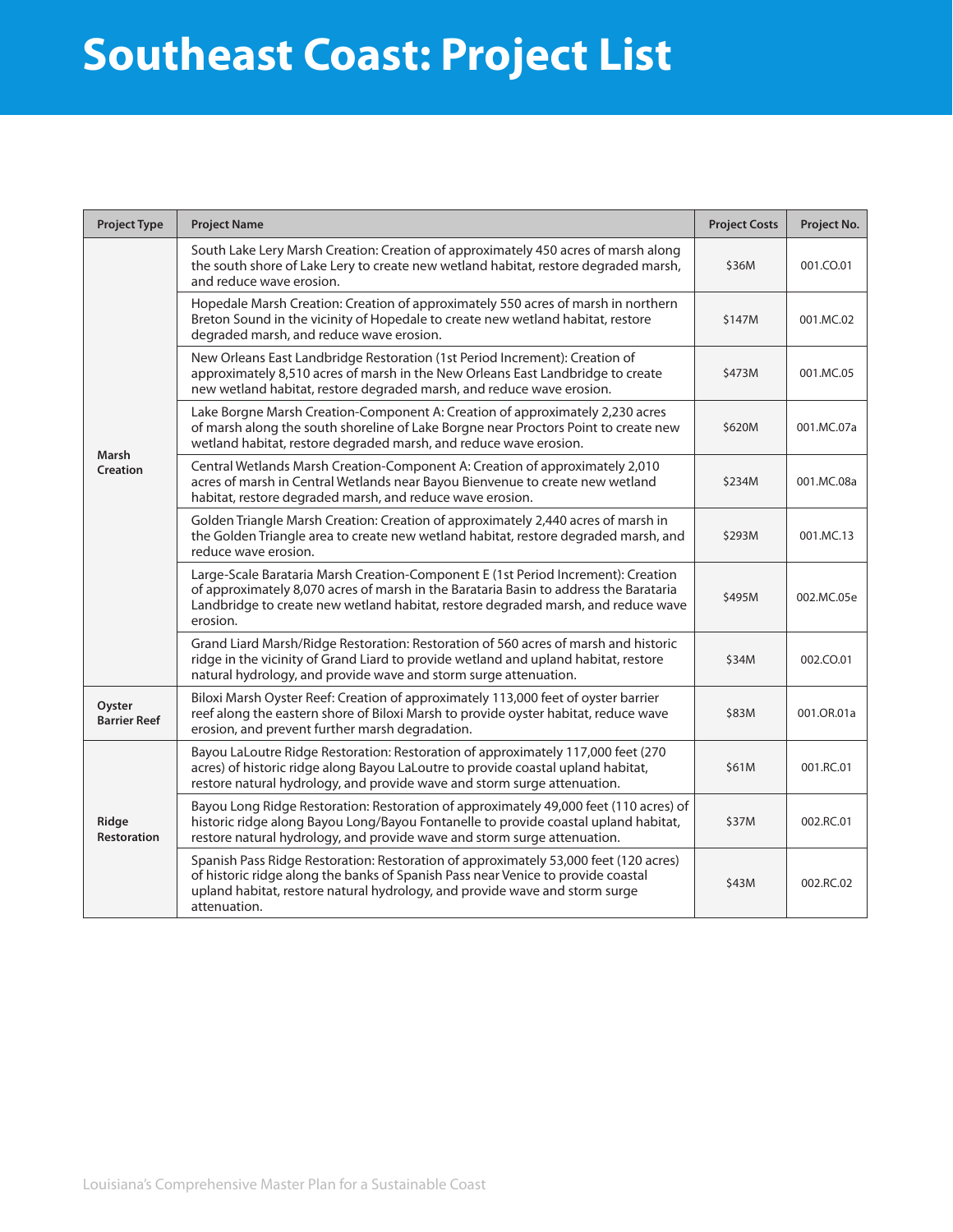### **Southeast Coast: Project List** Massessier

| <b>Project Type</b>            | <b>Project Name</b>                                                                                                                                                                                                                                                                                                                                                                       | <b>Project Costs</b> | Project No. |
|--------------------------------|-------------------------------------------------------------------------------------------------------------------------------------------------------------------------------------------------------------------------------------------------------------------------------------------------------------------------------------------------------------------------------------------|----------------------|-------------|
| <b>Shoreline</b><br>Protection | Manchac Landbridge Shoreline Protection: Protection of approximately 8,000 feet of<br>Lake Pontchartrain shoreline north of Pass Manchac near Sinking Bayou through rock<br>breakwaters to preserve shoreline integrity and reduce wetland degradation from<br>wave erosion.                                                                                                              | \$13M                | 001.SP.01   |
|                                | Eastern Lake Borgne Shoreline Protection: Shoreline protection through rock<br>breakwaters of approximately 57,000 feet of the eastern shore of Lake Borgne from<br>Malheureux Point to the vicinity of Point aux Marchettes to preserve shoreline<br>integrity and reduce wetland degradation from wave erosion.                                                                         | \$85M                | 001.SP.03   |
|                                | MRGO Shoreline Protection: Shoreline protection through rock breakwaters of<br>approximately 133,000 feet of the north bank of the Mississippi River Gulf Outlet from<br>the Inner Harbor Navigation Canal to Bayou La Loutre to preserve shoreline integrity<br>and reduce wetland degradation from wave erosion.                                                                        | \$195M               | 001.SP.04   |
|                                | East New Orleans Landbridge Shoreline Protection: Shoreline protection through<br>rock breakwaters of approximately 27,000 feet of coastal marsh on the east side of<br>the New Orleans Landbridge in the vicinity of Alligator Bend to preserve shoreline<br>integrity and reduce wetland degradation from wave erosion.                                                                 | \$44M                | 001.CO.03   |
|                                | Greater New Orleans LaPlace Extension: Construction of a levee to an elevation of<br>13.5 feet in the LaPlace area for hurricane storm surge risk reduction. Project features<br>include approximately 134,000 feet of earthen levee, 6,000 feet of concrete T-wall,<br>two 40-foot roller gates, and two 110-foot barge gates.                                                           | \$457M               | 001.HP.05   |
|                                | Lake Pontchartrain Barrier: Planning, engineering and design to construct a levee<br>to an elevation of 24.5 feet across the mouth of Lake Pontchartrain from the New<br>Orleans Landbridge to Interstate 59 north of Slidell for hurricane storm surge risk<br>reduction. PLANNING AND DESIGN ONLY.                                                                                      | \$76M                | 001.HP.08p  |
| Structural<br>Protection       | Slidell Ring Levee: Construction of a ring levee to an elevation of 16.0 feet<br>around Slidell for hurricane storm surge risk reduction. Project features include<br>approximately 20,000 feet of earthen levee and 16,000 feet of concrete T-wall.                                                                                                                                      | \$81M                | 001.HP.13   |
|                                | Lafitte Ring Levee: Construction of a ring levee to an elevation of 16.0 feet<br>around Lafitte for hurricane storm surge risk reduction. Project features include<br>approximately 156,000 feet of earthen levee, two 30-foot barge gates, three 40-foot<br>roller gates, one 56-foot roller gate, three 150-foot roller gates, and nine pumps with<br>a combined capacity of 4,800 cfs. | \$870M               | 002.HP.07   |
|                                | Maintain West Bank Levees: Maintenance of the existing West Bank and Vicinity<br>levees at design elevation for the 50-year period of analysis. Project features include<br>maintenance lifts of approximately 145,000 feet of earthen levee to account for<br>compaction and subsidence.                                                                                                 | \$193M               | 002.HP.08   |